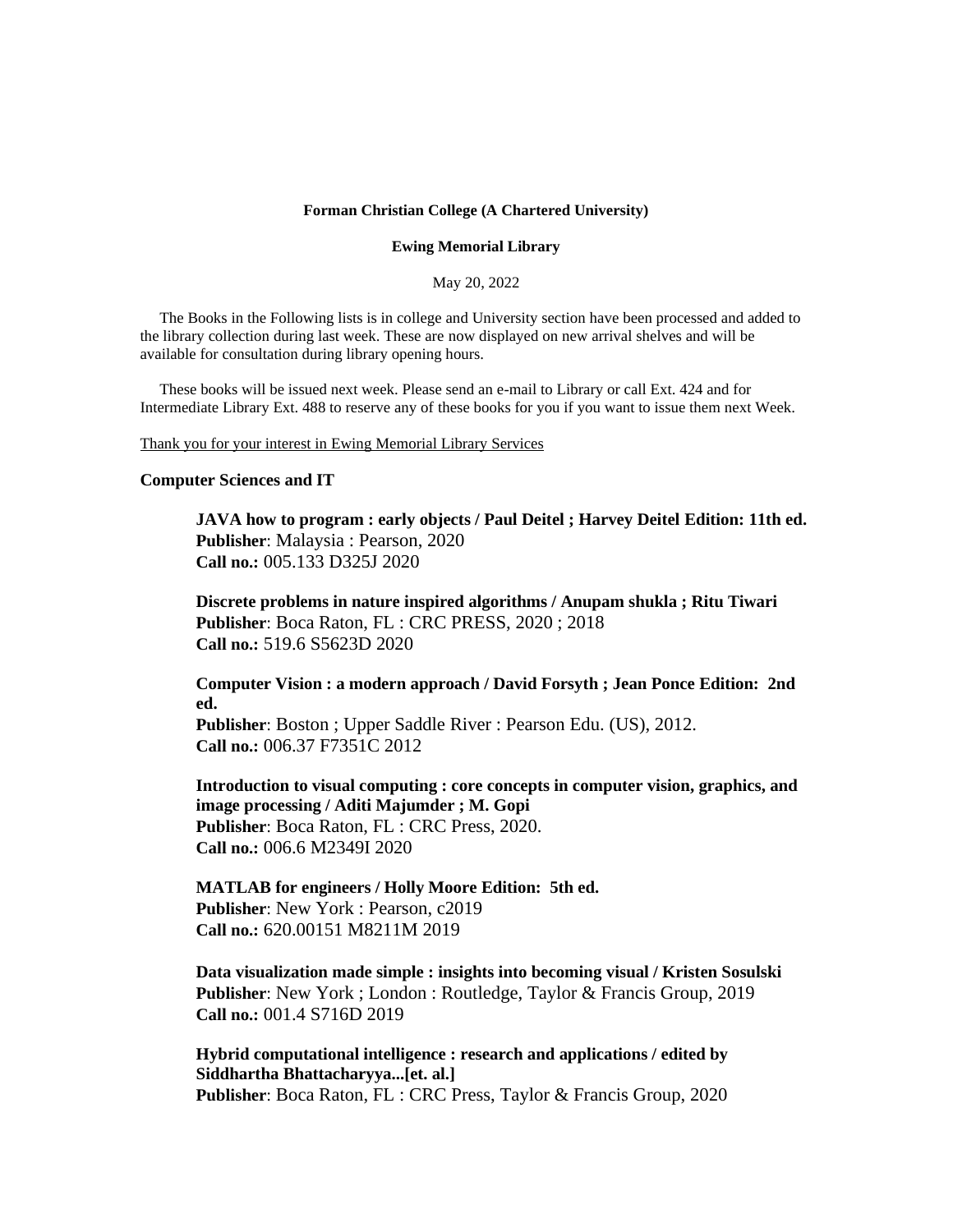**Call no.:** 006.3 H992 2020

**Applying UML and patterns : an introduction to object-oriented analysis and design and iterative development / Craig Larman Edition: 3rd ed. Publisher**: Malaysia : Pearson, 2020 ; 2016 **Call no.:** 005.117 L3248A 2020

**Guide to graph algorithms : sequential, parallel and distributed / K. Erciyes,** `**Publisher**: Cham, Switzerland : Springer, 2018. **Call no.:** 518.1 E658G 2018

### **English**

**Wild : from lost to found on the Pacific Crest Trail / Cheryl Strayed. Edition: 1st ed. Publisher**: New York : Random House, 2020 ; c2012. **Call no.:** 813.6 S913W 2020

**Honey from stone : a naturalist's search for God / Chet Raymo ; ill. by Bob O'Cathail. Publisher**: Cambridge, Mass. : Cowley Pub., 1997 ; 1987 **Call no.:** 215 R267H 1997

**Writing true : the art and craft of creative nonfiction / Sondra Perl, Mimi Schwartz. Edition: 2nd ed. Publisher**: Boston, Mass. : Wadsworth/Cengage Learning, c2014 ; 2006 **Call no.:** 808.0427 P4513W 2014

**Cooked : a natural history of transformation / Michael Pollan. Publisher**: London : Penguin Books, 2014 ; 2013. **Call no.:** 641.5 P7715C 2014

**The sound of mountain water : the changing American west / Wallace Stegner. Edition: 1st Vintage Books ed. Publisher**: New York : Vintage Books, a division of Penguin Random House LLC, 2017. **Call no.:** 917.8 S8178S 2017

**Seven methods of killing Kylie Jenner / Jasmine Lee-Jones. Publisher**: London : Methuen Drama, 2021. **Call no.:** 822.92 L4786S 2021

**The solace of open spaces / Gretel Ehrlich. Publisher**: New York, N.Y., U.S.A. : Penguin Books, 1986, c1985 **Call no.:** 814.54 E337S 1986

**The art of the personal essay : an anthology from the classical era to the present / selected and with an introduction by Phillip Lopate. Edition: 1st anchor book ed. Publisher**: New York : Anchor Books, 1995, c1994.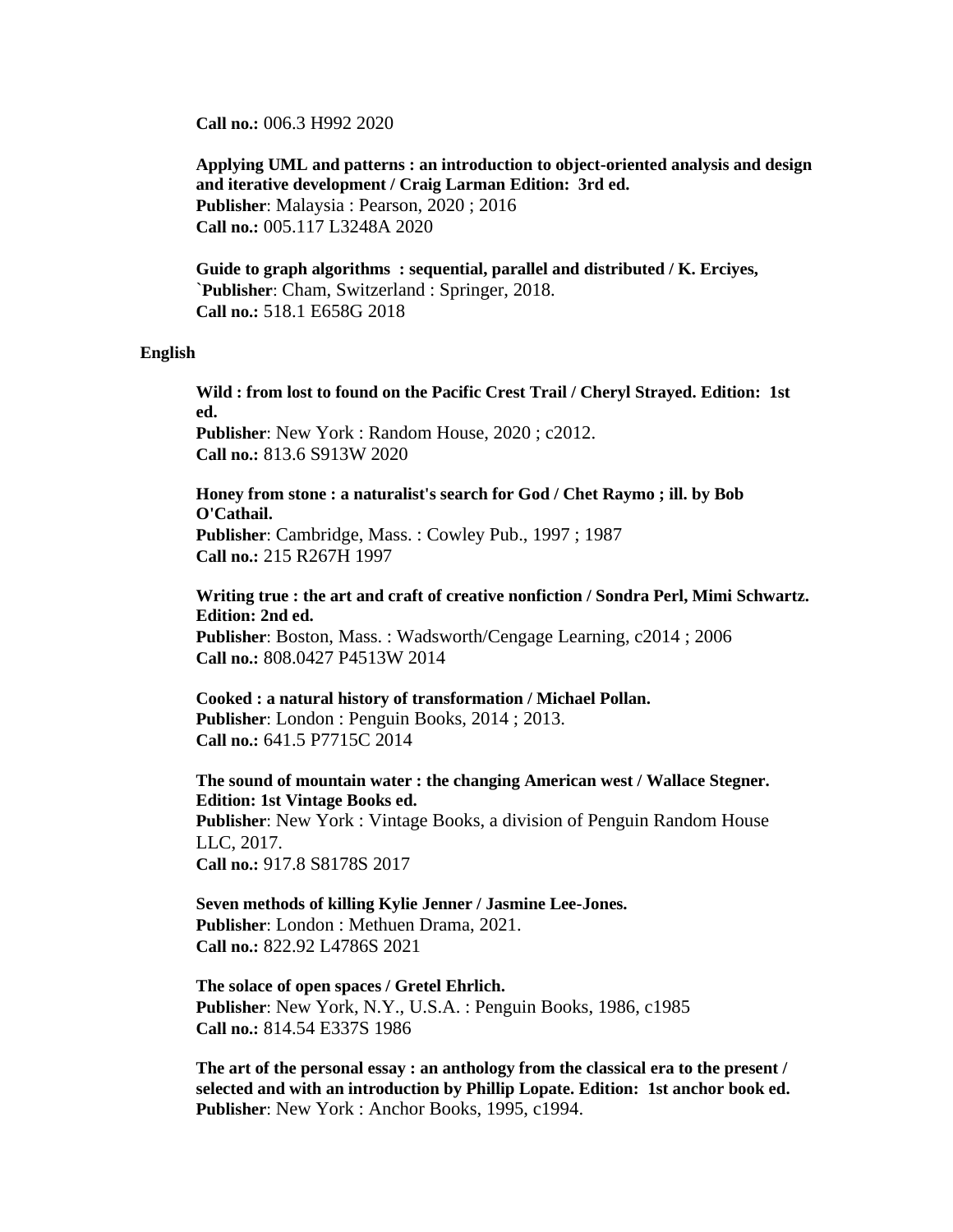**Call no.:** 808.84 A7841 1995

**The practice of creative writing : a guide for students / Heather Sellers. Edition: 4th ed. Publisher**: Boston : Bedford/St. Martins, 2021

**Call no.:** 808.0427 S4675P 2021

**Black lamb and grey falcon : a journey through Yugoslavia / Rebecca West ; introduction by Christopher Hitchens. Publisher**: New York : Penguin Books, 2007. **Call no.:** 914.9704 W5161B 2007

**The nonfictionist's guide : on reading and writing creative nonfiction / Robert Root Publisher**: Lanham, Md. : Rowman & Littlefield, 2008 **Call no.:** 808.042 R782N 2008

**Art objects : essays on ecstasy and effrontery / Jeanette Winterson. Publisher**: London : Vintage, 1996 ; 1995. **Call no.:** 824.914 W7888A 1996

**Wide Sargasso sea / Jean Rhys ; edited by Angela Smith. Publisher**: London : Penguin books, 1997 **Call no.:** 823.912 R479W 1997

**If on a winter's night a traveler / Italo Calvino; translated from the Italian by William Weaver; with an introduction by Peter Washington. Publisher**: New York ; London : Everyman's library; Alfred A. Knopf, 1993. **Call no.:** 853.914 C168I 1993

**Journal of a solitude / May Sarton Edition: [1st ed.]. Publisher**: New York : Norton, 1973 **Call no.:** 818.5203 S2511J 1973

## **Economics**

**Monetary economics : policy and its theoretical basis / Keith Bain and Peter Howells. Edition: 2nd ed. Publisher**: London : Palgrave Macmillan, 2009. **Call no.:** 332.46 B1621M 2009

## **Pharmaceutical Sciences**

**Aulton's pharmaceutics : the design and manufacture of medicines / edited by Kevin M.G. Taylor, Michael E. Aulton. Edition: 6th ed. Publisher**: Amsterdam : Elsevier, 2022 **Call no.:** 615.19 A924 2022

**Ansel's pharmaceutical dosage forms and drug delivery systems / Loyd V. Allen, Jr. and Timothy B. McPherson. Edition: 12th ed.**